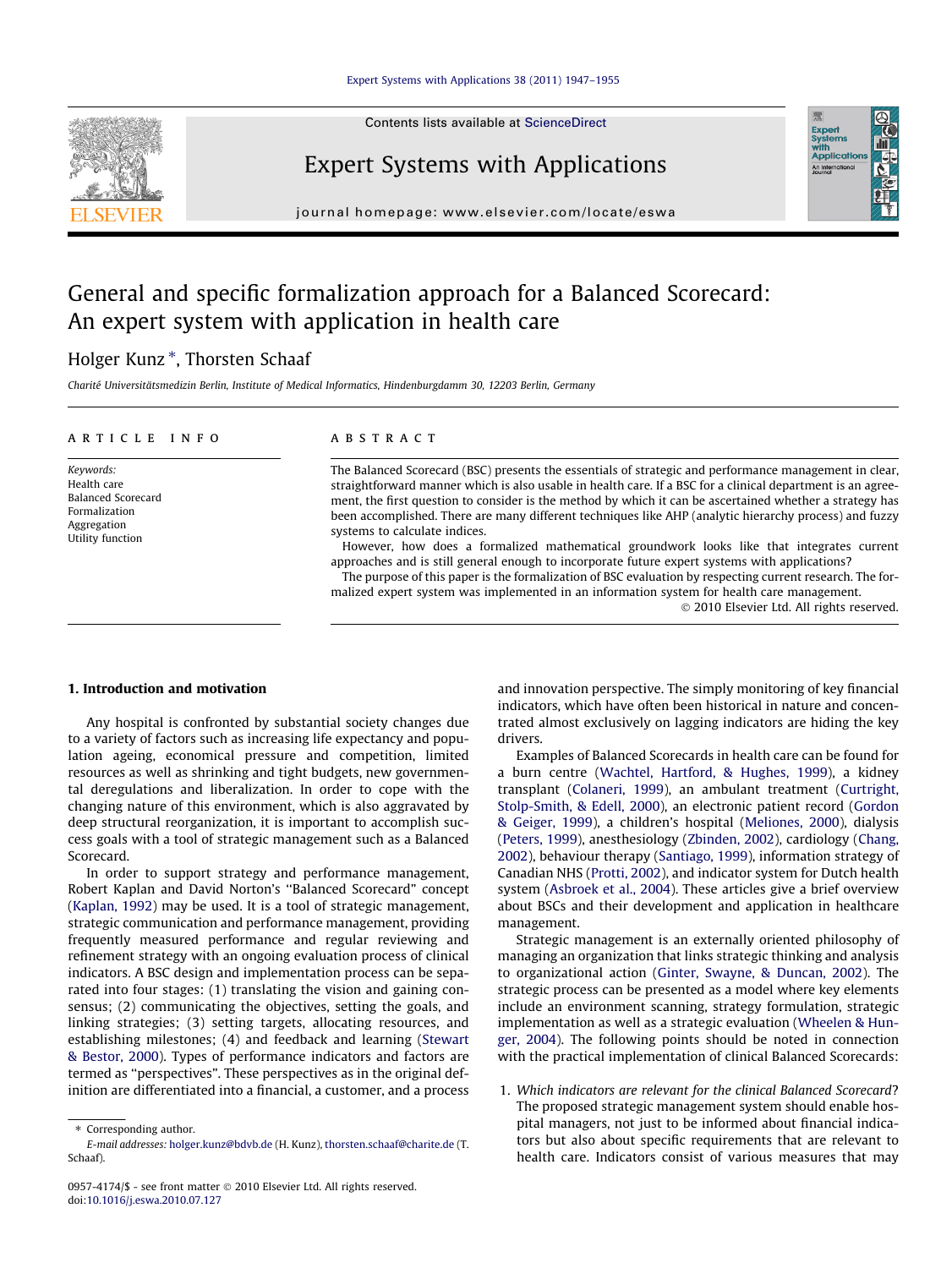be expressed or implied. Not all the indicators are of equal importance and the healthcare manager has to seek so to classify them according to their importance. However, this is beyond the scope of this paper which focuses on the evaluation.

2. How to evaluate indicators of a clinical Balanced Scorecard? The main focus of this study is how to present the multitude of indicators in an adequate way for managing purposes. First of all, it is necessary to answer the utilization of each individual indicator. This means to which degree is a specific target for an indicator accomplished. Secondly, how can these indicators be aggregated in a general way on the foundation of an appropriate metric into a single performance index for each perspective and on BSC level these perspective indices into one entire BSC index. Although many publications [\(Asbroek et al., 2004; Colaneri,](#page--1-0) [1999; Curtright et al., 2000; Chang, 2002; Gordon & Geiger,](#page--1-0) [1999; Meliones, 2000; Peters, 1999; Protti, 2002; Santiago,](#page--1-0) [1999; Wachtel et al., 1999; Zbinden, 2002\)](#page--1-0) describe Balanced Scorecards in health care only few like ([Tarantino, 2003; Griffith](#page--1-0) [& White, 2005\)](#page--1-0) show how an overall index can be computed. This study therefore aims to formalize the computation of an index both for entire BSC and for each perspective. Therefore it uses concepts of decision theory that give a profound base for formalization.

The method part of this paper shows a general definition of an indicator system for each perspective in a BSC for a clinical application and how a utility function can be defined. In addition to utility functions a formalization of a general approach as utility values can be aggregated into an index for a perspective and an entire BSC. The definition is general and implies no assumptions of the implemented utility functions and aggregation. Unlike, the general definition the result section of this paper explicitly defines a specific set of utilization functions and the manner of aggregation. With regard to the formalization an implementation was made with cooperation with an orthopedics department.

#### 2. Theory and methods

The formalization of the Balanced Scorecard presented here is in part based on decision theory. Decision theory is the product of the joint efforts of economists, mathematicians, philosophers, social scientists, and statisticians toward making sense of how individuals and groups make or should make decisions ([Resnik, 1987\)](#page--1-0). Decision theory provides a formal framework for making logical choices in the face of uncertainty. Given a set of alternatives, a set of consequences, and a correspondence between those sets, decision theory offers conceptually simple procedures for choice ([Parmigiani & Inoue, 2009\)](#page--1-0). It is thus usual to divide decision theory into two main branches: normative (or prescriptive) decision theory and descriptive decision theory ([Resnik, 1987\)](#page--1-0). The basic assumption is that decision functions are based on preferences. A function or representation of preferences is regarded to be a utility function or evaluation function if each alternative can be associated with a real number [\(Resnik, 1987\)](#page--1-0).

#### 2.1. General formalization

The functional criterion for evaluation of indicators for a clinical balanced scorecard needs an appropriate metric for an afterwards or ex post consideration. For each perspective *j* exist a set of  $n_i$  disjoint indicator  $x_{i_j}$ , which can be combined to an indicator vector  $\vec{x}_j = (x_{1_j}, \ldots, x_{n_j})^T; x_{i_j} \in \mathbb{R}.$ 

#### 2.1.1. Utility functions

An indicator vector of a perspective is an element of an  $n_i$ dimensional real number space. An indicator vector  $\vec{x}_i$  can be assigned with a vector function  $\Phi_j(\vec{x}_j)$  to an evaluation vector. The vector function  $\overline{\Phi}_j(\overline{x}_j)$  contains a number of  $n_j$  one-dimensional functions  $\Phi_{i_j}(x_{i_j})$  that assigns each component to a single utility value.

#### 2.1.2. Aggregation functions

The resulting vector of  $\vec{\Phi}_j(\vec{x}_j)$  can be assigned to a single scalar  $P_j$ . This can be interpreted as aggregation function or index for a perspective  $P_j$ . Function  $\Gamma_j\left(\vec{\phi}_j(\vec{x}_j)\right)$  incorporates the mathematical method of transferring the utility vector into a single real value.

$$
P_j = \Gamma_j \bigg( \vec{\Phi}_j(\vec{x}_j) \bigg). \tag{1}
$$

For a classical Balanced Scorecard with a financial, customer-, process- and innovation perspective let the number of perspective be  $m = 4$ . The aggregation function of the entire BSC for disjoint perspective evaluations  $P_i$  with  $j \in \{1, \ldots, m\}$  is:

$$
B = \Lambda(P_1, \dots, P_m) = \Lambda\bigg(\Gamma_1\bigg(\vec{\Phi}_1(\vec{x}_1)\bigg), \dots, \Gamma_m\bigg(\vec{\Phi}_m(\vec{x}_m)\bigg)\bigg). \tag{2}
$$

The functions  $\Phi$ ,  $\Gamma$  und  $\Lambda$  incorporate preferences with weighting values. How this weighting is performed in a concrete situation is still undefined and left to the special definition. [Fig. 1](#page--1-0) show how the hierarchy level looks like. This hierarchy is general and abstract. Specific utilization and aggregation at this point are still left to individual definition.

# 2.1.3. Decision rule

Coming to a decision rule it is useful to know before and therefore ex ante how prospective changes can be evaluated. The underlying assumption is that the decision maker is rational in a way that he wants to increase the entire score B of a BSC throughout different time period. Thus, each period  $t$  has one and only one entire evaluation  $B_t$ . If the decision rule from time period t to time period  $(t + 1)$  is to increase the score then the necessary condition is  $B_t \leq B_{t+1}$ . However, the decision maker does not only want to increase the score in successive time periods but also to maximize it. His sufficient condition is therefore to select one alternative that leads to a maximum value. Let  $A_i$  be the set of result from activities that are accomplishable. A rational decision maker would choose for a perspective  $P_j$  that alternative  $\vec{a}$  which is the maximum:

$$
(\forall \vec{b} : \Gamma(\vec{a}) \geqslant \Gamma(\vec{b})) \wedge \vec{a}, \vec{b} \in A_j. \tag{3}
$$

It is possible that there exist more than one indicator vector that satisfies the requirement. In this case the decision maker is indifferent to these alternatives. These indifferent indicator vectors belong to one equivalence class that results by the homomorphism of the function.

# 3. Results

The results are classified into utility functions, techniques to aggregation, an approach to fast computation and examples of an application of an expert system.

#### 3.1. Special formalization

The above general formalization establishes certain requirements that must be satisfied before the exact scope of a utility function and aggregation can come into play. A special formalization precisely defines calculation principles that can be imple-